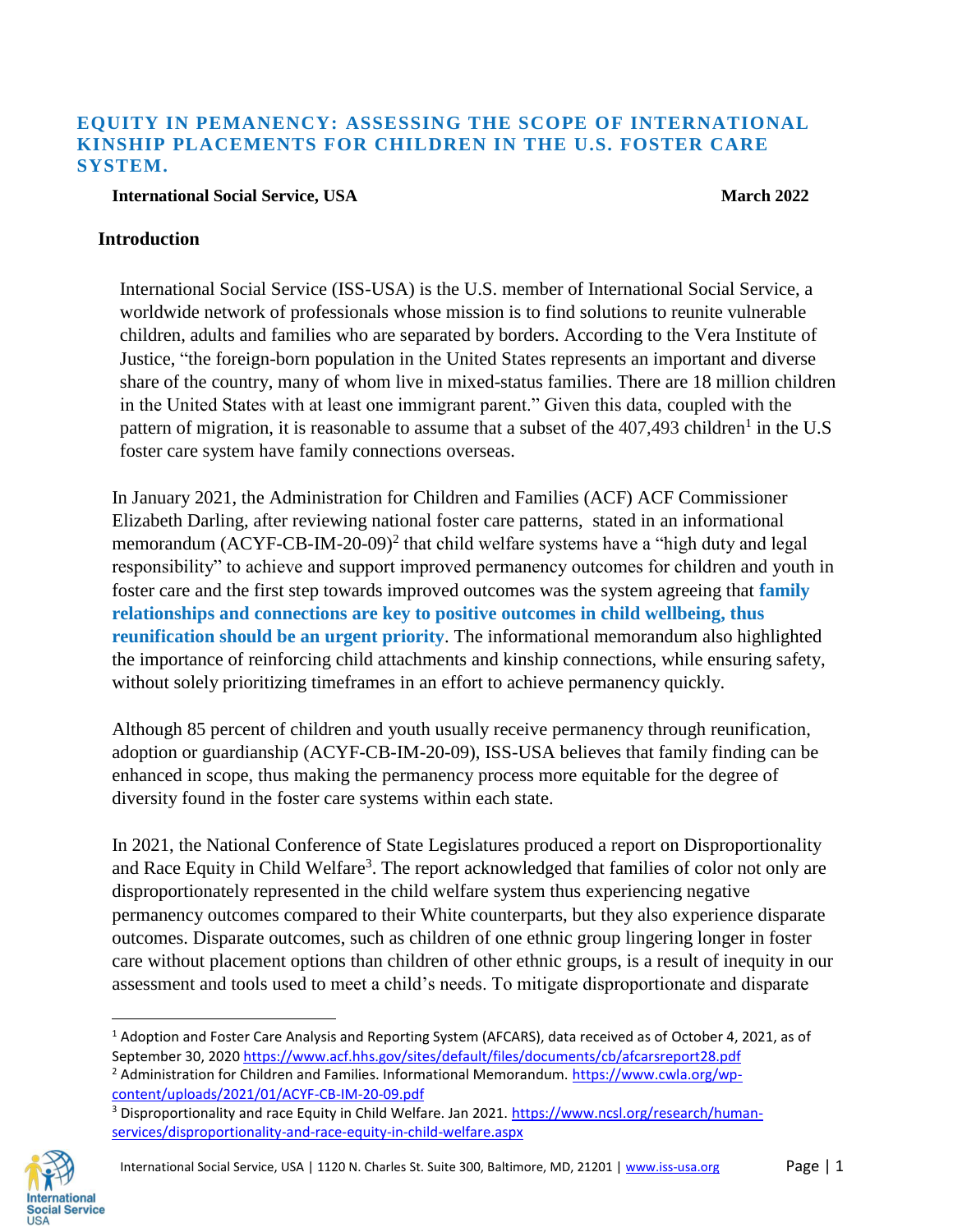outcomes for children in foster care, the report recommends that **child welfare systems develop culturally responsive practices and eliminate bias in placement processes**.

Historically, African-American and Hispanic children are more likely to experience a kinship placement than their White counterparts, however kinship has only been viewed from a domestic lens which is no longer a viable practice given the evolving demographics of the United States. More can be done to ensure all kinship opportunities are available to each child entering the foster care system across all race and ethnic backgrounds. ISS-USA believes one way to address this recommendation is to improve the family finding practices at the onset of each case for a child entering the foster care system by asking if there are any family members living abroad then having them assessed as a potential kin placement. Although not all cross-border services will result in the movement of a child across a border, **equity looks at each child's best interest and ensures that systems have appropriate family finding tools to address** the best interests of each unique child. This includes the possibility of **an international placement with kin, regardless of how long the process may take. Including international placement options would reinforce a culturally responsive practice by identifying a safe placement with kin**  *wherever* **they reside without "solely prioritizing timeframes**."

In an effort to improve equitable access to both domestic and international familial resources as placement options for all children, ISS-USA conducted a landscape analysis to identify national and state-level systems that support and facilitate international connections for children and youth involved in the child welfare system. During this analysis, an evaluation team sought insight into the following questions:

- Do policies, practices and interventions acknowledge the existence of family members who live abroad and how to engage those members as placement options?
- When conducting family finding are all family members, domestic and abroad (if applicable), part of the decision-making process for the child?
- Are the Child Welfare and Family Court systems culturally responsive when determining a placement for a child whose closest relative lives abroad?

# **Methodology**

During the window of August 2021 – November 2021, ISS-USA disseminated a nineteen question survey as part of an exploratory study on cross-border placements. A total of 32 surveys were received representing **19 unique jurisdictions,** thus providing insight into child welfare family finding activities across 37 percent of U.S. jurisdictions<sup>4</sup>.

Survey respondents included: Children's Bureau state kinship care points of contact, existing ISS-USA state child welfare contacts, listservs provided by ISS-USA and the Annie E. Casey Foundation as well as contacts of current and former child welfare commissioners. Respondents were sent a survey tool created in SurveyMonkey to gather data and information. Survey questions sought to understand the following from state child welfare systems and placement service providers for such agencies:

<sup>4</sup> Percent factors in the denominator of 50 states plus the District and Puerto Rico.



 $\overline{a}$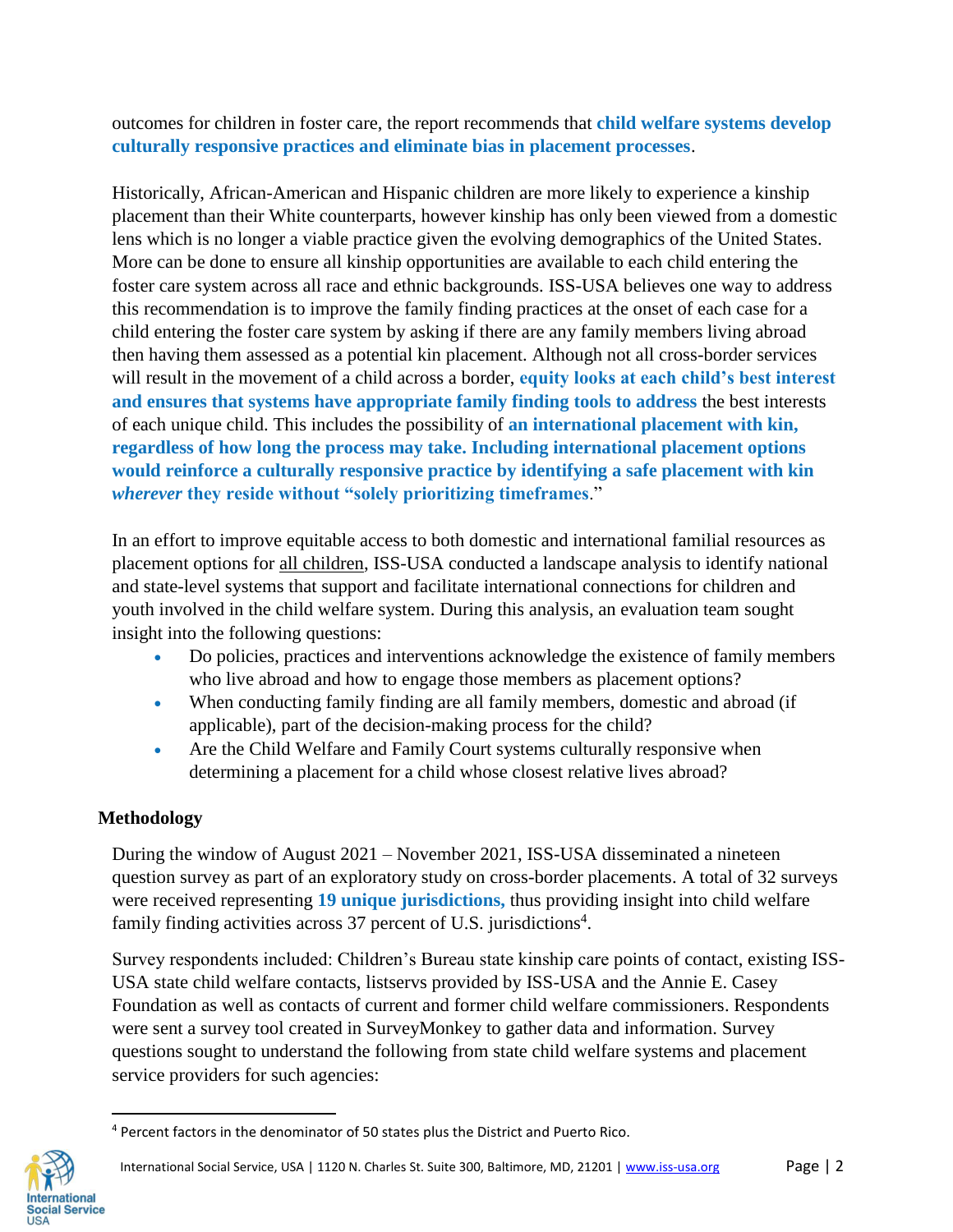- Familiarity with ISS-USA and its services
- Extent of international placement protocols (e.g., policy and/or practice manuals) within organization
- Type of placement data gathered for child and parent
- Willingness to engage in the process of cross-border placements
- Resource needs related to international family finding

Despite multiple entries from Colorado, Georgia, and Michigan, data will be presented across all 32 unique respondents considering there was varying degrees of knowledge between respondents within the same state child welfare institution. It is common knowledge that any gaps in awareness and resources across team members could negatively impact a child's permanency.

During the same window, ISS-USA staff reviewed diligent search and kinship policies for all U.S. states and territories looking for any mentions of cross-border or international placements in policy or procedures when searching for kinship placements.

## **SUMMARY FINDINGS**

### *Demographics*

Respondents were asked questions about their job function, and role in relation to the state child welfare agency (*Figure 3*). The **majority of respondents (21 out of 33, 64 percent) worked in the State or Tribal Child Welfare Agency**. Other respondents were from the local branch of a statewide or tribal child welfare agency (n=4, 12 percent); from an independent local child welfare agency but work with their state or tribal child welfare agency (n=3, 9 percent); service providers for state or tribal child welfare agencies (n=2, 6 percent); represented a consultant or service provider for local, independent or tribal child welfare agency (n=1, 3 percent respectively).

Respondents represented the following job roles:

*Figure 1*

| <b>30 Days to Family Coach</b>                               | <b>Former State</b><br><b>Care Coordinator</b>         | <b>Program Director</b>          |
|--------------------------------------------------------------|--------------------------------------------------------|----------------------------------|
| <b>Departmental Analyst</b>                                  |                                                        |                                  |
|                                                              | <b>ICPC Specialist</b>                                 | <b>Ongoing Caseworker</b>        |
| <b>Adoption Worker</b>                                       |                                                        | <b>Specialist</b>                |
|                                                              | <b>CEO</b>                                             |                                  |
| <b>Assistant Program</b><br><b>Development Administrator</b> |                                                        | <b>Permanency Manager</b>        |
| <b>Permanency Specialist</b>                                 | <b>Deputy Compact</b>                                  | <b>Program Manager</b>           |
|                                                              | <b>Administrator</b>                                   |                                  |
|                                                              | for ICPC                                               |                                  |
| <b>Permanency Supervisor</b>                                 |                                                        | <b>Director of</b>               |
|                                                              | <b>Supervisor</b>                                      | <b>Case Management</b>           |
| Coordinator                                                  |                                                        |                                  |
|                                                              | <b>ICWA Specialist</b>                                 | <b>Immigration Specialist</b>    |
|                                                              |                                                        | <b>Child Welfare Program</b>     |
| <b>Interstate Compact</b><br><b>Supervisor</b>               | <b>Placement Resources</b><br><b>Administrator</b>     | <b>Manager</b>                   |
|                                                              |                                                        | <b>Director of Operations</b>    |
|                                                              | <b>Family Engagement and</b>                           |                                  |
| <b>Social Worker</b>                                         | <b>Resource Family Program</b>                         | <b>Unaccompanied Refugee</b>     |
|                                                              | <b>Manager</b>                                         | <b>Minor Program Coordinator</b> |
| <b>Children's Services</b>                                   |                                                        |                                  |
| Agency,                                                      | <b>Program Administrator for</b><br><b>Foster Care</b> | <b>Kinship Director</b>          |
| <b>In-Home Services</b>                                      | and Relative Guardianship                              |                                  |
| <b>Bureau Coordinator</b>                                    | and Deputy ICPC                                        | <b>Youth Services Manager</b>    |

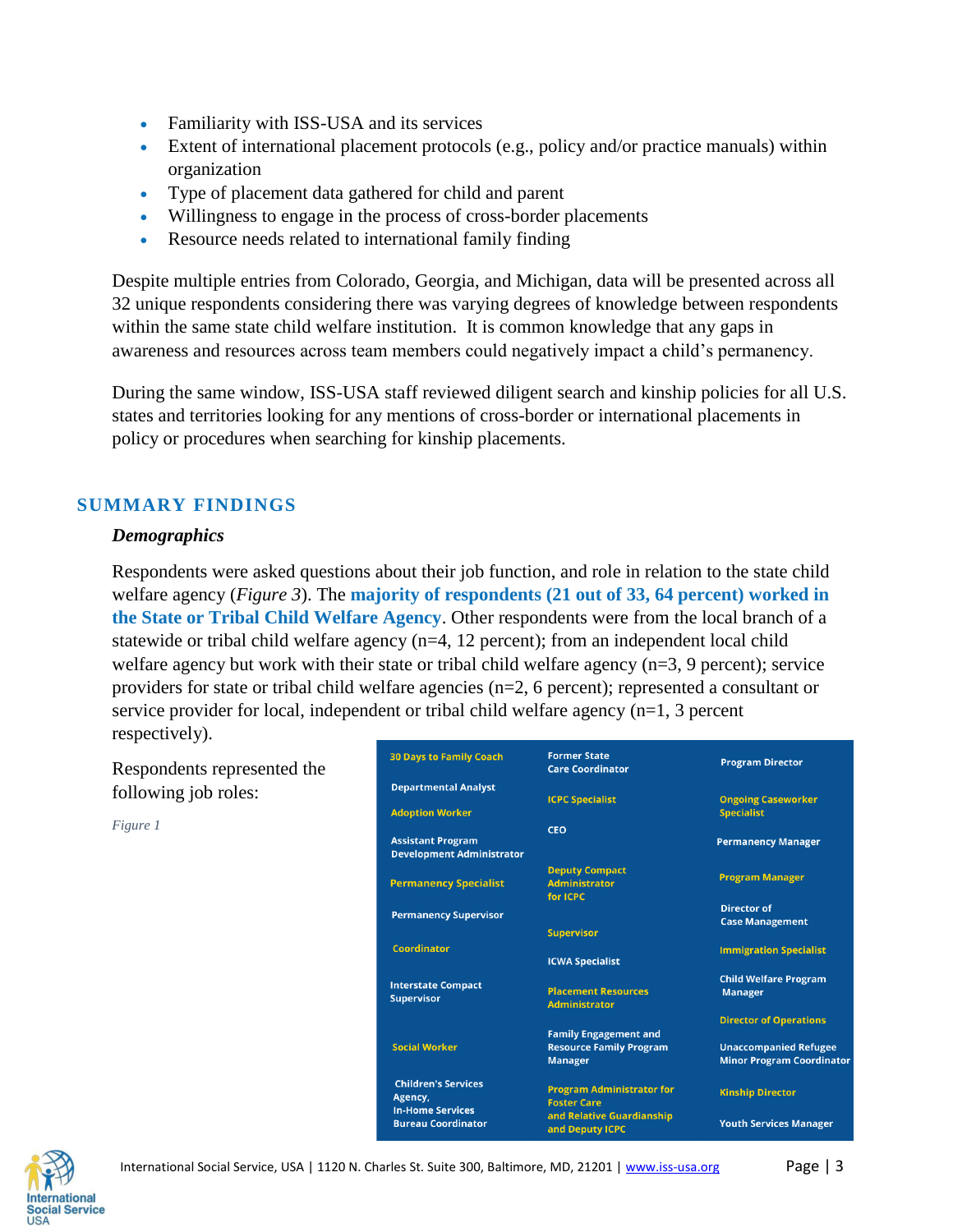The **majority of respondents (n=13, 41 percent) were in Administration**. Other primary responsibilities were categorized as: Interstate Compact Placement of Children and Juveniles, Consultancy or Contracts, Foster Care and In-Home Case Management including Permanency, Child Protection, Diligent Search, and Recruitment and Licensing of Placements.

Between **84 – 90 percent of respondents were very familiar with** the following language: **Diligent Search, Family Finding, and Interstate Compact on the Placement of Children** (ICPC). However, **less familiarity of cross-border placement or international placement was demonstrated** in responses which varied across the familiarity Likert scale. Thirty-eight percent of respondents were very familiar with both terms, 25 to 34 percent were somewhat familiar and 28 to 38 percent were not at all familiar (Figure 4).

*Figure 2*



### **Respondent familiarity with the following terms:**

Considering the limited awareness surrounding cross-border placements among respondents, one can deduce this is a byproduct of **53 percent (n=17) of respondents being unfamiliar with the work of ISS-USA**.

## *Awareness and Existence of Policy and Practice*

To ensure reliability in survey results, respondents were provided with definitions of diligent search, family finding and cross-border and/or international placements. Respondents were then asked questions that addressed the extent of international placement protocols within their organization's policy. Such questions included the degree of search and techniques utilized to complete a search for kin. In addition, respondents were asked about their level of comfort in completing domestic and international searches for kin and whether their organization had a written policy and/or procedure for conducting both types of searches.

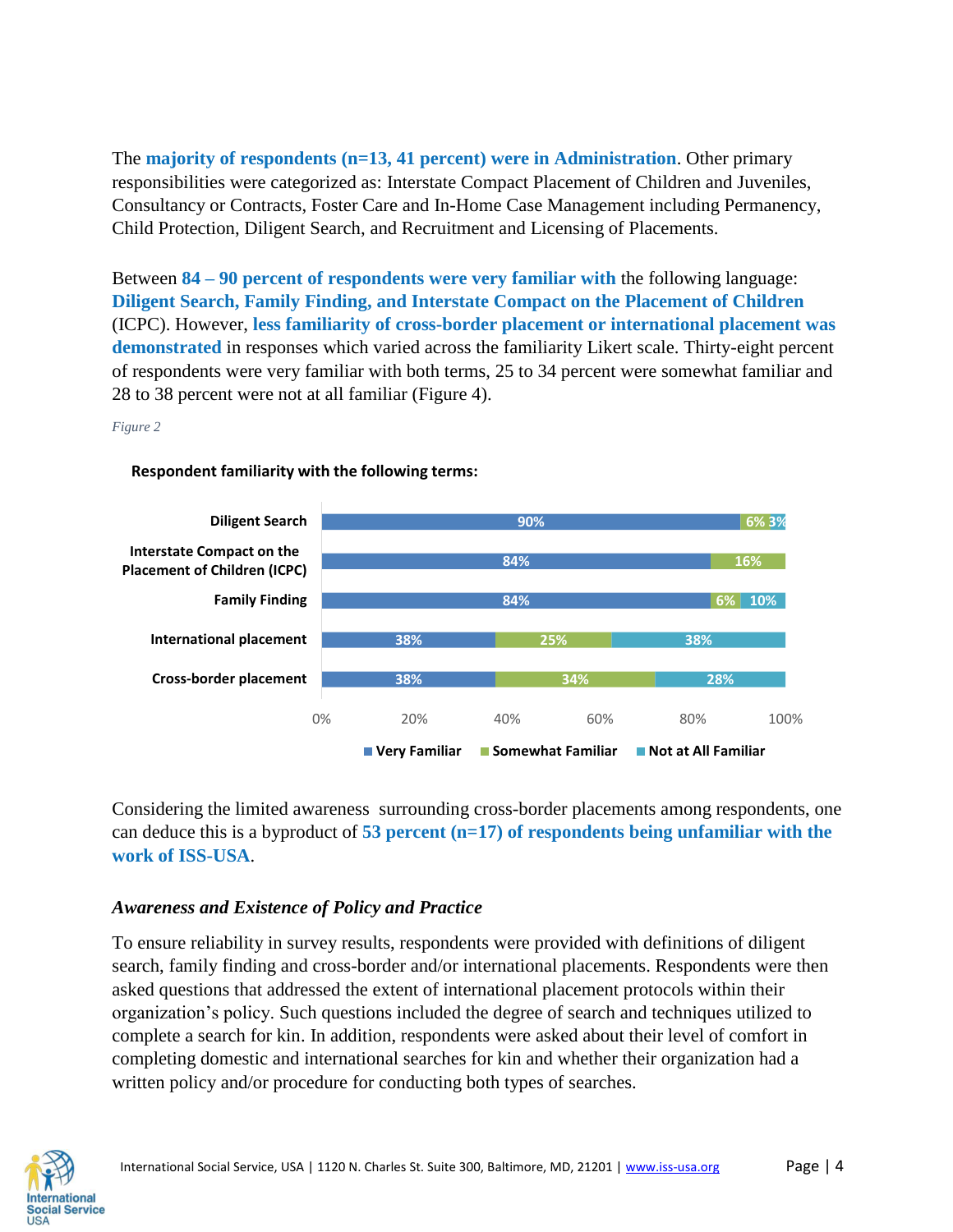**Seventy-three percent** (n=22) of respondents were able to confirm that the state or tribal child welfare agency they work or partner with **conducts diligent or family finding searches** for kin to serve as placement options. Of those 22 respondents, 50 percent (n=11) indicated the state or tribal child welfare agency conducts both domestic and cross-border/international family finding, 32 percent  $(n=7)$  said domestic only and 18 percent  $(n=4)$  were unsure.

Only 20 of these respondents indicated each of the following resources (reflected in both chart and tree map form, Figures 5 and 6 respectively) are used to conduct diligent/family finding searches:

*Figure 3*

| <b>Resource</b>                                            | <b>Percent</b> | Count |
|------------------------------------------------------------|----------------|-------|
| Question child, parents, and/or local relatives            | 80%            | 16    |
| Contact a consulate                                        | 50%            | 10    |
| <b>CLEAR</b> or similar electronic case file search        | 45%            |       |
| Social media                                               | 45%            |       |
| <b>Contract with International Social Service (ISS)</b>    | 30%            |       |
| Other (please specify) <sup>5</sup>                        | 20%            |       |
| Consult with ICE, including online detainee locator system | 5%             |       |

*Figure 4*





<sup>5</sup> Other includes research using Lexis Nexus or respondents were not fully knowledgeable of the resources used.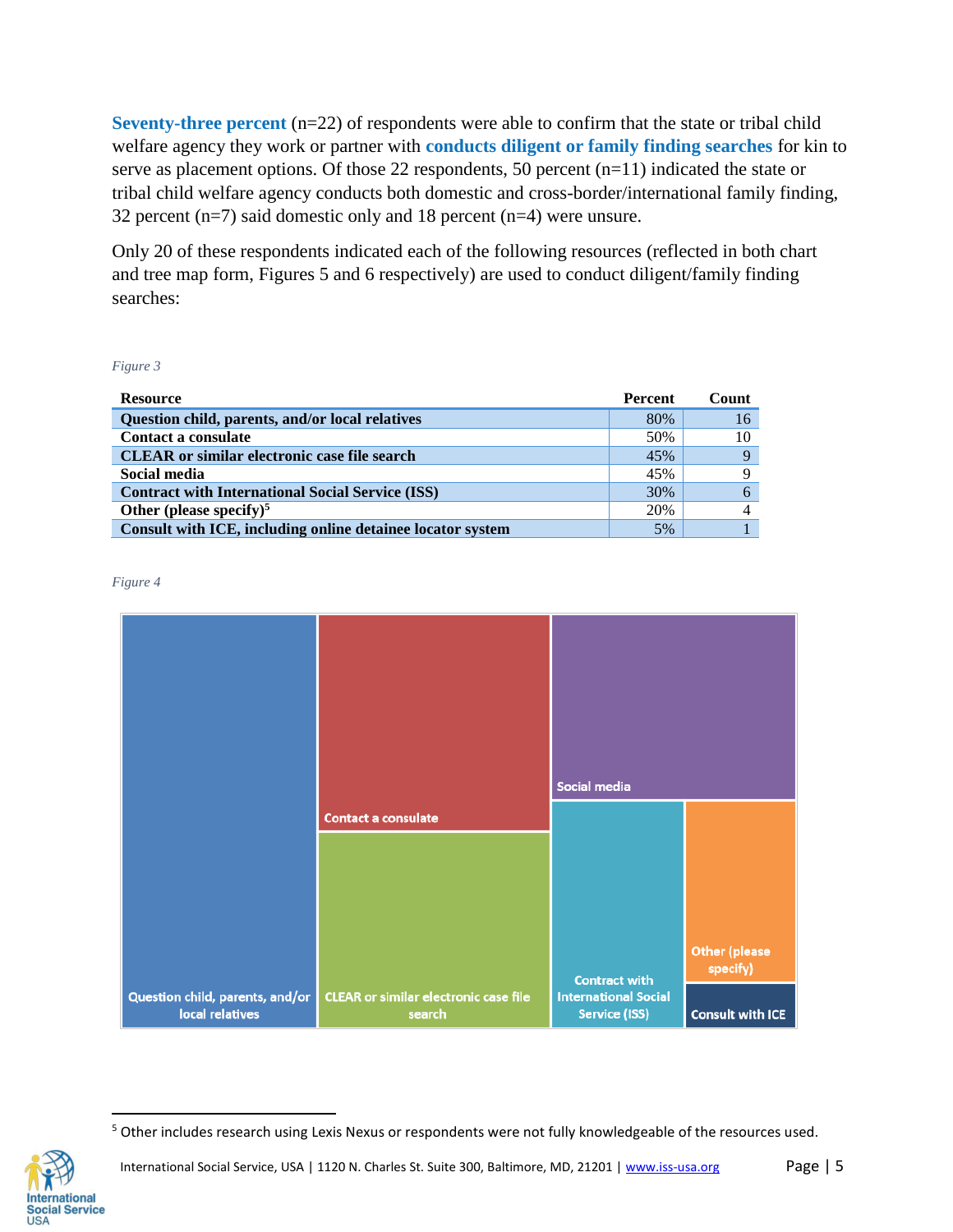Of the 22 respondents, **86 percent** (n=19) **indicated that their organization has a written policy related to diligent search/family finding** for children in foster care. Respondents were from 15 unique jurisdictions: Colorado, Connecticut, Florida, Georgia, Hawaii, Louisiana, Massachusetts, Michigan, New Jersey, New Mexico, Ohio, Oregon, Virginia, Washington, and the District of Columbia. After a preliminary review of their diligent search/family finding policy and procedures **only one (New Jersey),** out of the 15 jurisdictions, **clearly mentions crossborder/international placements and ISS-USA**.

Of the organizations who work primarily with placing children, the majority (over 40 percent) indicated that **international diligent search/family finding is not a regular part** of their work, **even when working with immigrant children**. The majority of respondents are comfortable with conducting diligent searches and locating relatives domestically, but not internationally.<sup>6</sup> Moreover, **respondents indicated not only being uncomfortable with international placements but a lack of resources to locate relative placement options who may reside in another country** (Figure 7).

*Figure 5*



## *Process and Support*

Twenty-six respondents replied to questions of process and support. Such questions inquired how respondents would categorize the willingness of their respective family courts to consider placement of a child with a parent living abroad. Only **35 percent felt their Family Court would be willing to consider placement with a parent or relative living abroad**, 12 percent said somewhat willing, and 19 percent said somewhat unwilling, with the remaining 35 percent feeling unsure. Given that the same percent of respondents who believed the courts would be willing to place a child internationally with kin indicated not being sure how the courts would respond, there is a demonstrated need to engage family courts around this topic to clearly understand their impressions and approach to the matter of cross-border placements.

The survey also gauged the types of entities respondents may have worked with to place a child and the type of placement data they collect (Figures 8 and 9, respectively). Of the entities used to

<sup>6</sup> Neutral or Unsure responses are not included in Figure 5.

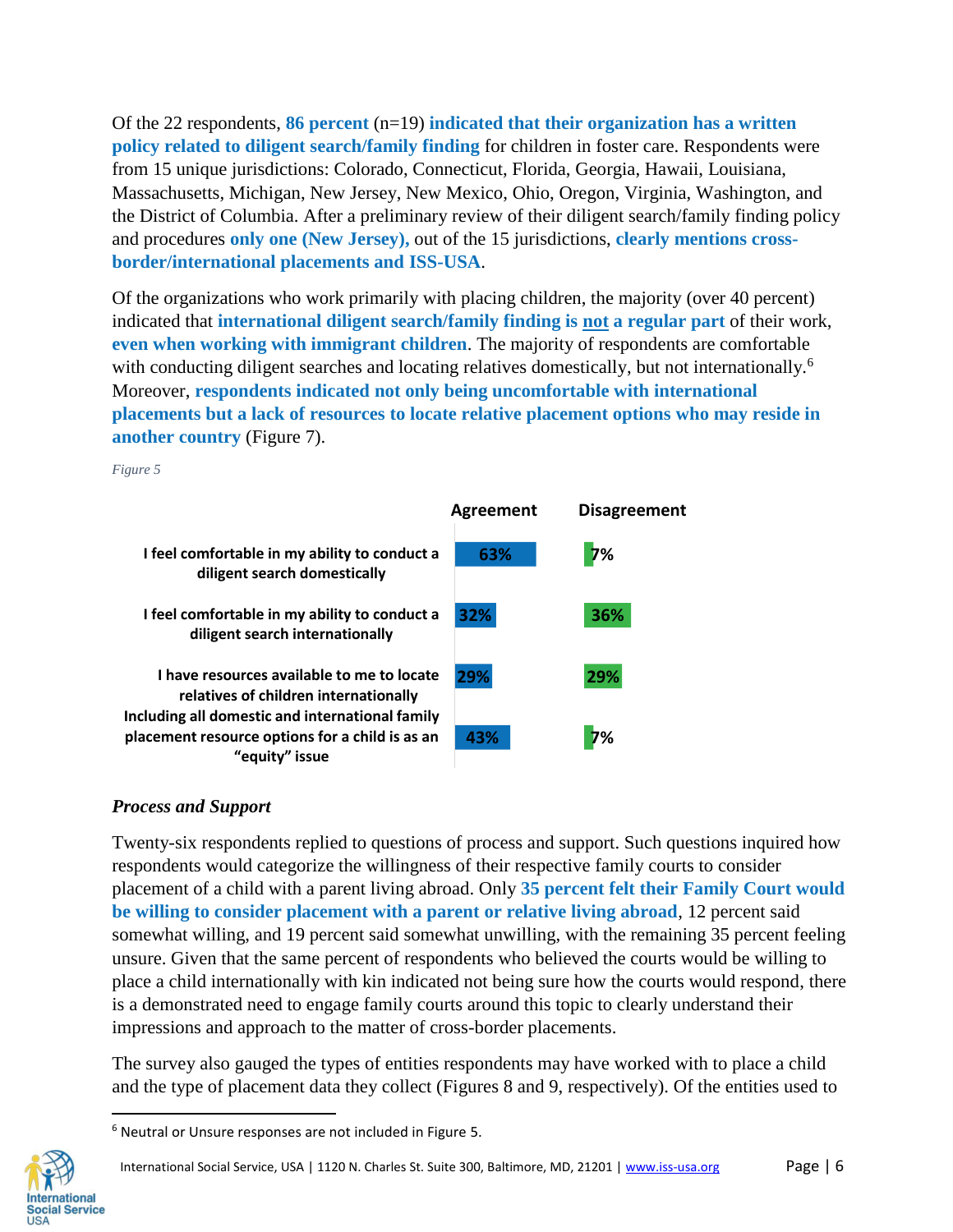place a child, **most respondents** (35 percent, n=9) **used a consulate and/or ISS**. Only 19 percent (see figure 10) of respondents indicated they collect data on placing a child in a relative home internationally (e.g., 4 unique states: Colorado, New Mexico, Ohio and Virginia).



#### **Entities used to place children overseas**

#### *Figure 9*

| <b>Data Collected</b>                                                      | <b>Percent</b> | <b>Count</b> |
|----------------------------------------------------------------------------|----------------|--------------|
| Legal status/Citizenship of a child                                        | 73%            | 19           |
| If a child was ever placed by child welfare authorities in another state   | 69%            | 18           |
| Country of origin for a child                                              | 65%            | 17           |
| Country of origin for a parent                                             | 62%            | 16           |
| Legal status/Citizenship of a parent                                       | 60%            | 15           |
| If a child experienced a disrupted adoption in USA after being adopted     | 38%            | 10           |
| internationally                                                            |                |              |
| If a child has relatives abroad                                            | 35%            | 9            |
| If a child was ever placed by child welfare authorities in a relative home | 19%            | 5            |
| internationally                                                            |                |              |

### *Resource Needs*

Survey respondents identified the types of resources that they feel would support their work surrounding cross-border placements. Respondents shared that they would benefit from trainings related to the process of cross-border placement for agencies at the county and state levels, including guidance on connecting with relatives and families across borders, as well as how to reflect this in written policies. One respondent shared that it would be helpful to have a directory of points of contact for child welfare agencies around the world, sharing that it would be helpful to share the proposed international directory with the Association of Administrators of the ICPC (AAICPC). Additionally, guidance related to working with Immigration and Customs Enforcement (ICE) was identified as a resource that would support respondents in cross-border placements, especially when working with individuals who are deported without knowledge of

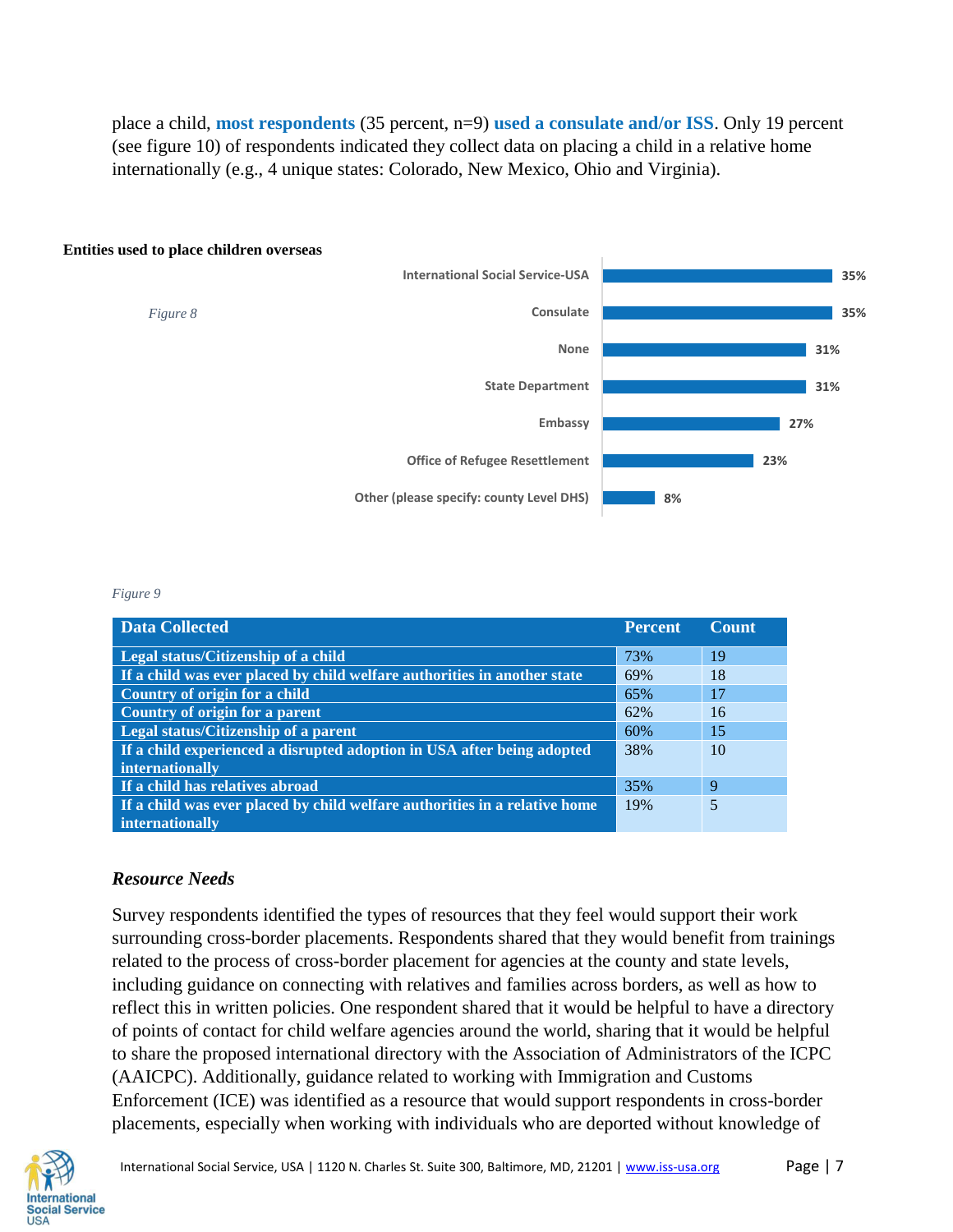their intended address in home country. Lastly, access to contact information for ISS-USA and services provided were listed as resources that would support respondents in navigating crossborder placements.

## *Questions and Concerns about Cross-Border Placements*

Survey respondents identified questions and concerns they had regarding the process of securing cross-border placements. The questions related to standard timeframes to expect for completion of services, what services ISS-USA can assist in providing as well as what monitoring is available for post-placement services. Respondents also asked about the reliability of reports received, navigating cross-border services including the placement of children in developing countries, as well as the cost of working with ISS-USA. Respondents shared that they were concerned that there is no uniform international regulatory process regarding cross-border placements, noting occurrences of custody transfers or child placements with individuals connected by the internet. Respondents also expressed concerns regarding a lack of information available for child welfare providers to promote or facilitate cross-border placements among county partners, as well as the limiting factors of legal jurisdictions on potential international placements.

## *Recommendations*

In light of these findings, ISS-USA recommends that the **topic of cross-border placement and its importance be at the forefront of discussion on kinship care amongst federal, state, and city/local-level child welfare agencies and providers**. This can be supported through the following activities:

# **1. Elevate international family finding and engagement as an equity issue**

The relationship between cross-border placements with kin and establishing equity within the family finding process should be more widely explained in advocacy efforts. This understanding is important to expand and standardize the exploration of kinship placement in permanency planning to include those who may be living abroad. Equitable access to kin as placement options can only be achieved with increased awareness of resources around family finding.

# **2. Engage with national platforms**

National platforms such as the Children's Bureau and the Court Improvement Programs can highlight cross-border permanency planning as part of states responsibility to prioritize child attachments and kinship connections. National awareness campaigns, supported by these entities, are necessary to engage family courts and child welfare stakeholders in discussions of case needs that cross international borders.

# **3. Evaluate current practices to make improvements**

ISS-USA is prepared to serve as a consultant to states and federal entities looking to develop, implement and track policies and practices related to cross-border placements. Additional funding is needed to further research barriers to cross-border permanency planning and to develop national and state-specific training and resources. These efforts may also include a grading system using standardized equity measures for family finding as a way to ensure international kin are part